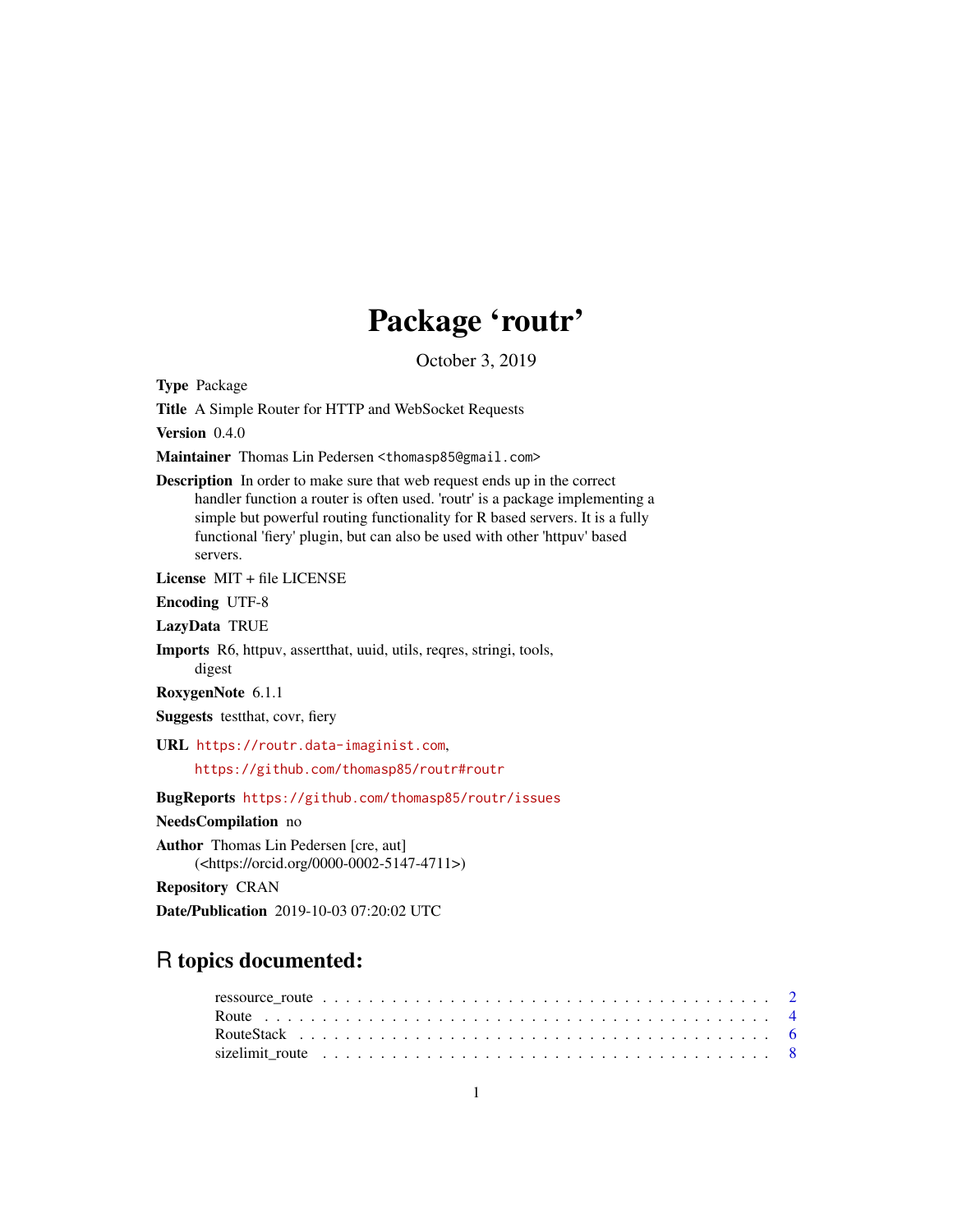#### <span id="page-1-0"></span>**Index** [9](#page-8-0)

<span id="page-1-1"></span>ressource\_route *Create a route for fetching files*

#### **Description**

This function creates a route mapping different paths to files on the server filesystem. Different subpaths can be mapped to different locations on the server so that e.g. /data/ maps to /path/to/data/ and /assets/ maps to /a/completely/different/path/. The route support automatic expansion of paths to a default extension or file, using compressed versions of files if the request permits it, and setting the correct headers so that results are cached.

## Usage

```
ressource_route(..., default_file = "index.html", default_ext = "html",
 finalize = NULL, continue = FALSE)
```
#### Arguments

| $\ddots$     | Named arguments mapping a subpath in the URL to a location on the file system.<br>These mappings will be checked in sequence                                                                                                                                      |
|--------------|-------------------------------------------------------------------------------------------------------------------------------------------------------------------------------------------------------------------------------------------------------------------|
| default_file | The default file to look for if the path does not map to a file directly (see Details)                                                                                                                                                                            |
| default_ext  | The default file extension to add to the file if a file cannot be found at the pro-<br>vided path and the path does not have an extension (see Details)                                                                                                           |
| finalize     | An optional function to run if a file is found. The function will recieve the<br>request as the first argument, the response as the second, and anything passed<br>on through $\dots$ in the dispatch method. Any return value from the function is<br>discarded. |
| continue     | A logical that should be returned if a file is found. Defaults to FALSE indicating<br>that the response should be send unmodified.                                                                                                                                |

#### Details

The way paths are resolved to a file is, for every mounted location,

- 1. Check if the path contains the mount point. If not, continue to the next mount point
- 2. substitute the mount point for the local location in the path
- 3. if the path ends with / add the default\_file (defaults to index.html)
- 4. see if the file exists along with compressed versions (versions with .gz, .zip, .br, .zz appended)
- 5. if any version exists, chose the prefered encoding based on the Accept-Encoding header in the request, and return.
- 6. if none exists and the path does not specify a file extension, add default\_ext to the path and repeat 3-4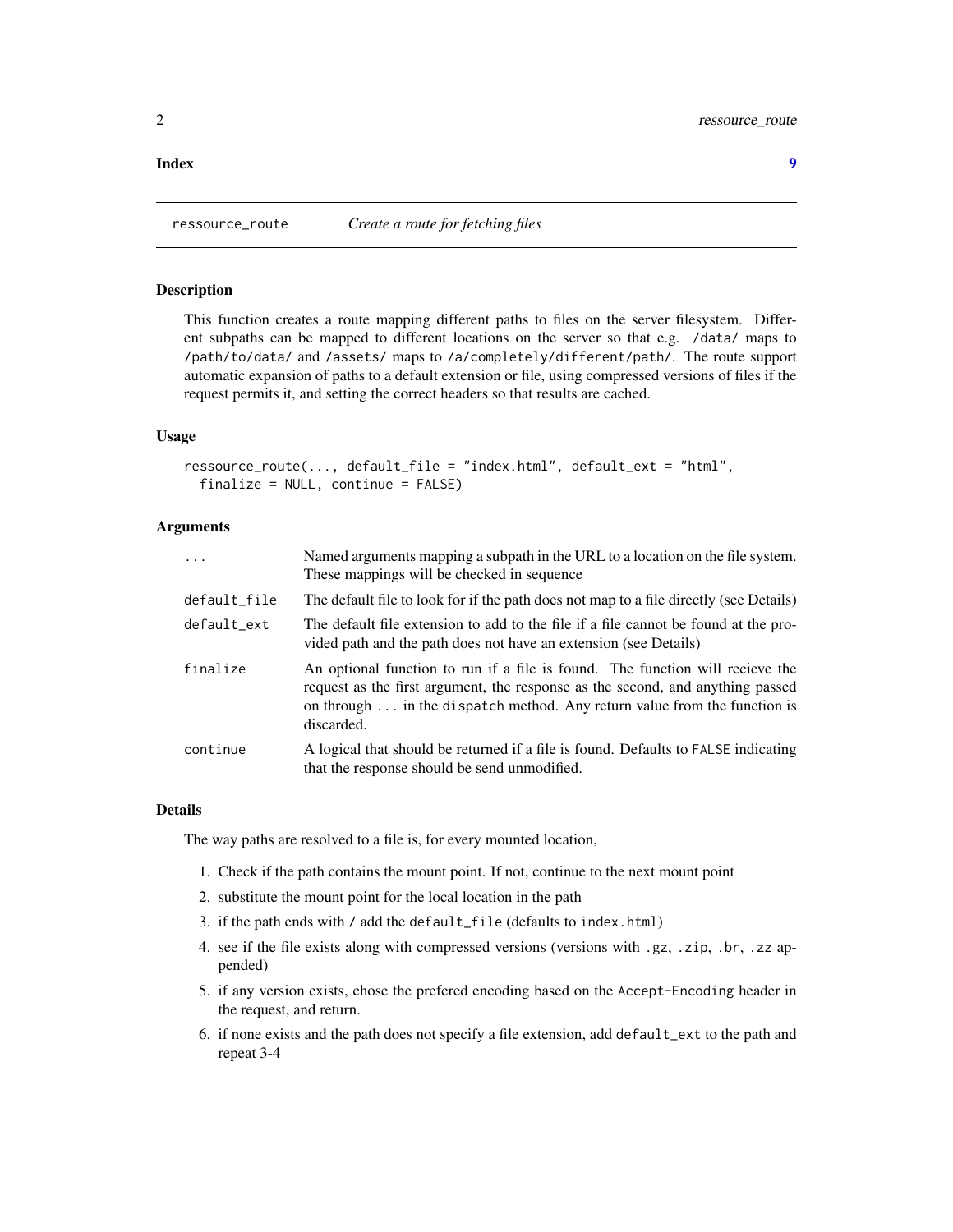- <span id="page-2-0"></span>7. if none exists still and the path does not specify a file extension, add default\_file to the path and repeat 3-4
- 8. if none exists still, continue to the next mount point

This means that for the path /data/mtcars, the following locations will be tested (assuming the /data/ -> /path/to/data/ mapping):

- 1. /path/to/data/mtcars, /path/to/data/mtcars.gz, /path/to/data/mtcars.zip, /path/to/data/mtcars.br, /path/to/data/mtcars.zz
- 2. /path/to/data/mtcars.html, /path/to/data/mtcars.html.gz, /path/to/data/mtcars.html.zip, /path/to/data/mtcars.html.br, /path/to/data/mtcars.html.zz
- 3. /path/to/data/mtcars/index.html,/path/to/data/mtcars/index.html.gz,/path/to/data/mtcars/index.h /path/to/data/mtcars/index.html.br, /path/to/data/mtcars/index.html.zz

Assuming the default values of default\_file and default\_ext

If a file is not found, the route will simply return TRUE to hand of control to subsequent routes in the stack, otherwise it will return the logical value in the continue argument (defaults to FALSE, thus shortcutting any additional routes in the stack).

If a file is found the request headers If-Modified-Since and If-None-Match, will be fetched and, if exist, will be used to determine whether a 304 -Not Modified response should be send instead of the file. If the file should be send, it will be added to the response along with the following headers:

- Content-Type based on the extension of the file (without any encoding extensions)
- Content-Encoding based on the negotiated file encoding
- ETag based on [digest::digest\(\)](#page-0-0) of the last modified date
- Cache-Control set to max-age=3600

Furthermore Content-Length will be set automatically by httpuv

Lastly, if found, the finalize function will be called, forwarding the request, response and ... from the dispatch method.

#### Value

Either TRUE if no file is found or continue = TRUE or FALSE if a file is found and continue = FALSE

#### See Also

Other Route constructors: [sizelimit\\_route](#page-7-1)

```
# Map package files
res_route <- ressource_route(
  '/package_files/' = system.file(package = 'routr')
)
rook <- fiery::fake_request('http://example.com/package_files/DESCRIPTION')
req <- reqres::Request$new(rook)
res_route$dispatch(req)
req$response$as_list()
```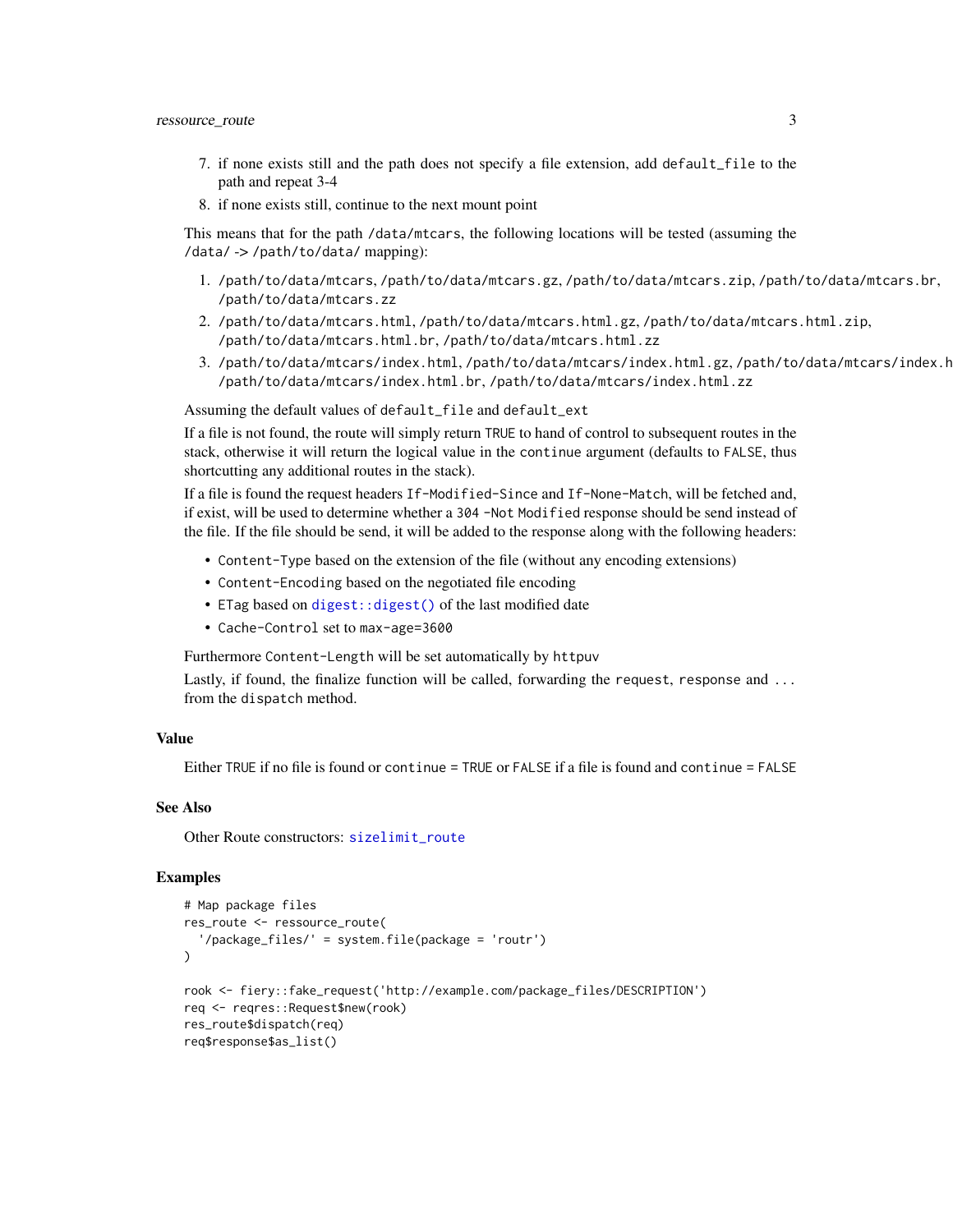#### <span id="page-3-1"></span><span id="page-3-0"></span>Description

The Route class is used to encapsulate a single URL dispatch, that is, chose a single handler from a range based on a URL path. A handler will be called with a request, response, and keys argument as well as any additional arguments passed on to dispatch().

#### Details

The path will strip the query string prior to assignment of the handler, can contain wildcards, and can be parameterised using the : prefix. If there are multiple matches of the request path the most specific will be chosen. Specificity is based on number of elements (most), number of parameters (least), and number of wildcards (least), in that order. Parameter values will be available in the keys argument passed to the handler, e.g. a path of /user/:user\_id will provide list(user\_id = 123) for a dispatch on /user/123 in the keys argument.

Handlers are only called for their side-effects and are expected to return either TRUE or FALSE indicating whether additional routes in a [RouteStack](#page-5-1) should be called, e.g. if a handler is returning FALSE all further processing of the request will be terminated and the response will be passed along in its current state. Thus, the intend of the handlers is to modify the request and response objects, in place. All calls to handlers will be wrapped in [try\(\)](#page-0-0) and if an exception is raised the response code will be set to 500 with the body of the response being the error message. Further processing of the request will be terminated. If a different error handling scheme is wanted it must be implemented within the handler (the standard approach is chosen to avoid handler errors resulting in a server crash).

A handler is referencing a specific HTTP method (get, post, etc.) but can also reference all to indicate that it should match all types of requests. Handlers referencing all have lower precedence than those referencing specific methods, so will only be called if a match is not found within the handlers of the specific method.

#### Initialization

A new 'Route'-object is initialized using the new() method on the generator:

Usage

```
route <- Route$new(...)
```
#### Arguments

... Handlers to add up front. Must be in the form of named lists where the names corresponds to paths and the elements

#### Methods

The following methods are accessible in a Route object: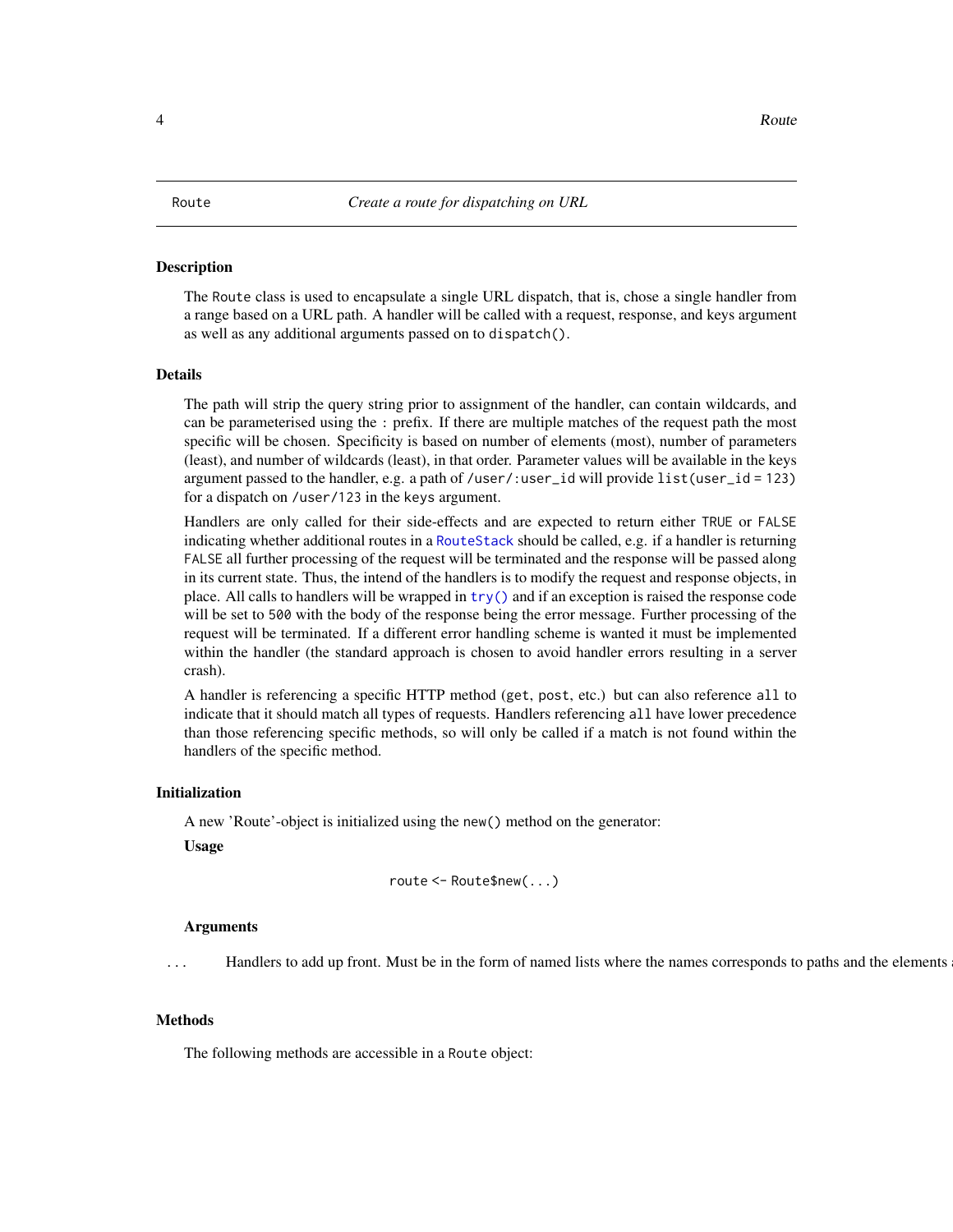- <span id="page-4-0"></span>add\_handler(method, path, handler) Add a handler to the specified method and path. The special method 'all' will allow the handler to match all http request methods. The path is a URL path consisting of strings, parameters (strings prefixed with :), and wildcards  $(\star)$ , separated by /. A wildcard will match anything and is thus not restricted to a single path element (i.e. it will span multiple / if possible). The handler must be a function containing the arguments request, response, keys, and ..., and must return either TRUE or FALSE. The request argument will be a [reqres::Request](#page-0-0) object and the response argument will be a [reqres::Response](#page-0-0) object matching the current exchange. The keys argument will be a named list with the value of all matched parameters from the path. Any additional argument passed on to the dispatch method will be avaiable as well. This method will override an existing handler with the same method and path.
- remove\_handler(method, path) Removes the handler assigned to the specified method and path. If no handler have been assigned it will throw a warning.
- get\_handler(method, path) Returns a handler already assigned to the specified method and path. If no handler have been assigned it will throw a warning.
- remap\_handlers(.f) Allows you to loop through all added handlers and reassings them at will. A function with the parameters method, path, and handler must be provided which is responsible for reassigning the handler given in the arguments. If the function does not reassign the handler, then the handler is removed.
- dispatch(request, ...) Based on a [reqres::Request](#page-0-0) object the route will find the correct handler and call it with the correct arguments. Anything passed in with ... will be passed along to the handler.

#### See Also

[RouteStack](#page-5-1) for binding multiple routes sequentially

```
# Initialise an empty route
route <- Route$new()
# Initialise a route with handlers assigned
route <- Route$new(
 all = list('/*' = function(request, response, keys, ...) {
      message('Request recieved')
      TRUE
    }
 )
\mathcal{L}# Remove it again
route$remove_handler('all', '/*')
```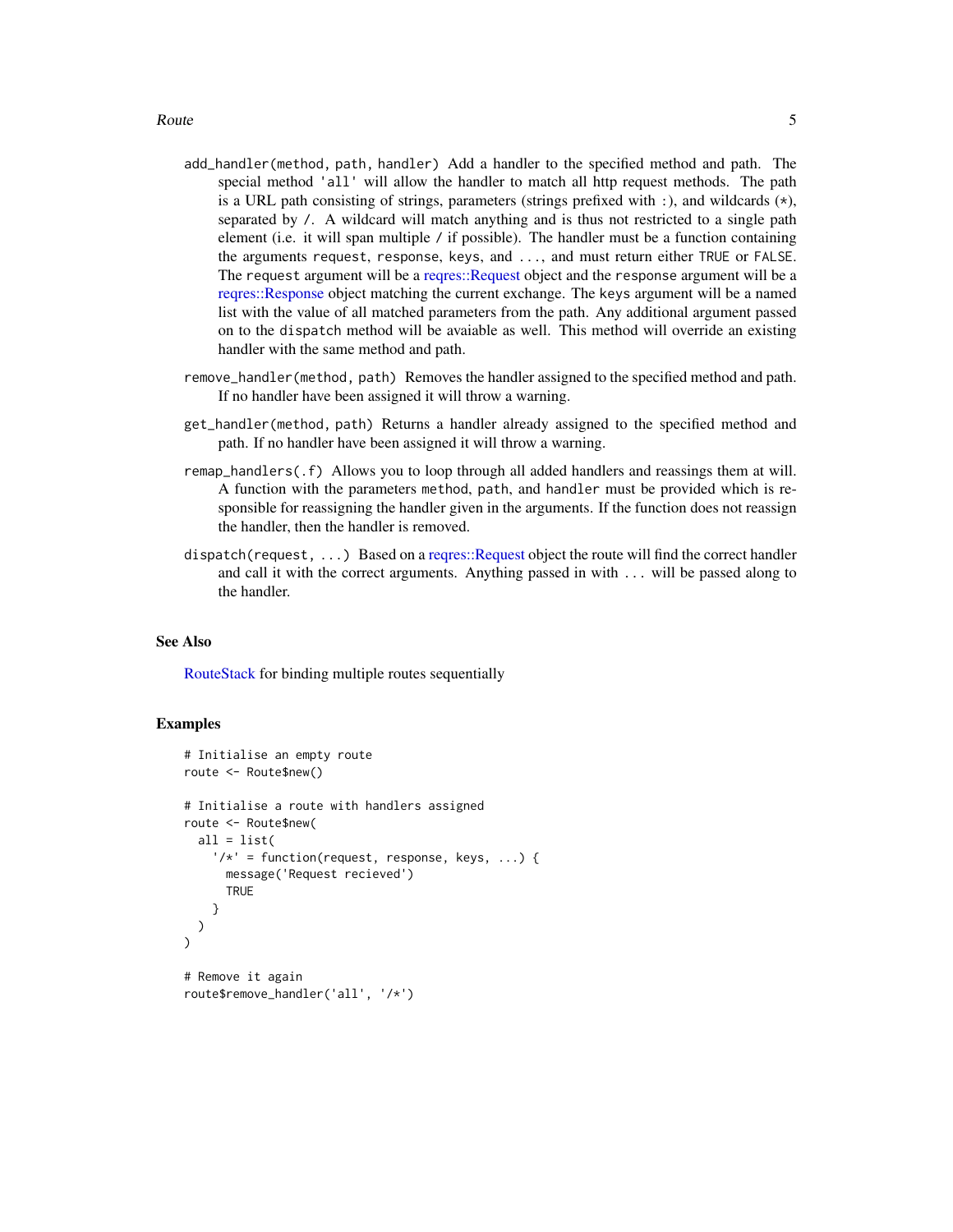#### Description

The RouteStack class encapsulate multiple [Routes](#page-3-1) and lets a request be passed through each sequentially. If a route is returning FALSE upon dispatch further dispatching is cancelled.

#### Initialization

A new 'RouteStack'-object is initialized using the new() method on the generator:

Usage

```
route <- RouteStack$new(..., path_extractor = function(msg, bin) '/')
```
#### Arguments

| .              | Routes to add up front. Must be in the form of named arguments containing Route objects.             |
|----------------|------------------------------------------------------------------------------------------------------|
| path_extractor | . Tunction that returns a path to dispatch on from a WebSocket message. Will only be used if at tach |

#### Field

The following fields are accessible in a RouteStack object:

- attach\_to Either "request" (default), "header", or "message" that defines which event the router should be attached to when used as a fiery plugin.
- name The plugin name (used by fiery). Will return '<attach\_to>\_routr' (e.g. 'request\_routr' if attach\_to == 'request')

#### Methods

The following methods are accessible in a RouteStack object:

- add\_route(route, name, after = NULL) Adds a new route to the stack. route must be a Route object, name must be a string. If after is given the route will be inserted after the given index, if not (or NULL) it will be inserted in the end of the stack.
- has\_route(name) Test if the routestack contains a route with the given name.

remove(name) Removes the route with the given name from the stack.

- dispatch(request, ...) Passes a [reqres::Request](#page-0-0) through the stack of routes in sequence until one of the routes return FALSE or every route have been passed through. ... will be passed on to the dispatch of each Route on the stack.
- on\_error(fun) Set the error handling function. This must be a function that accepts an error, request, and reponse argument. The error handler will be called if any of the route handlers throws an error and can be used to modify the 500 response before it is send back. By default, the error will be signaled using message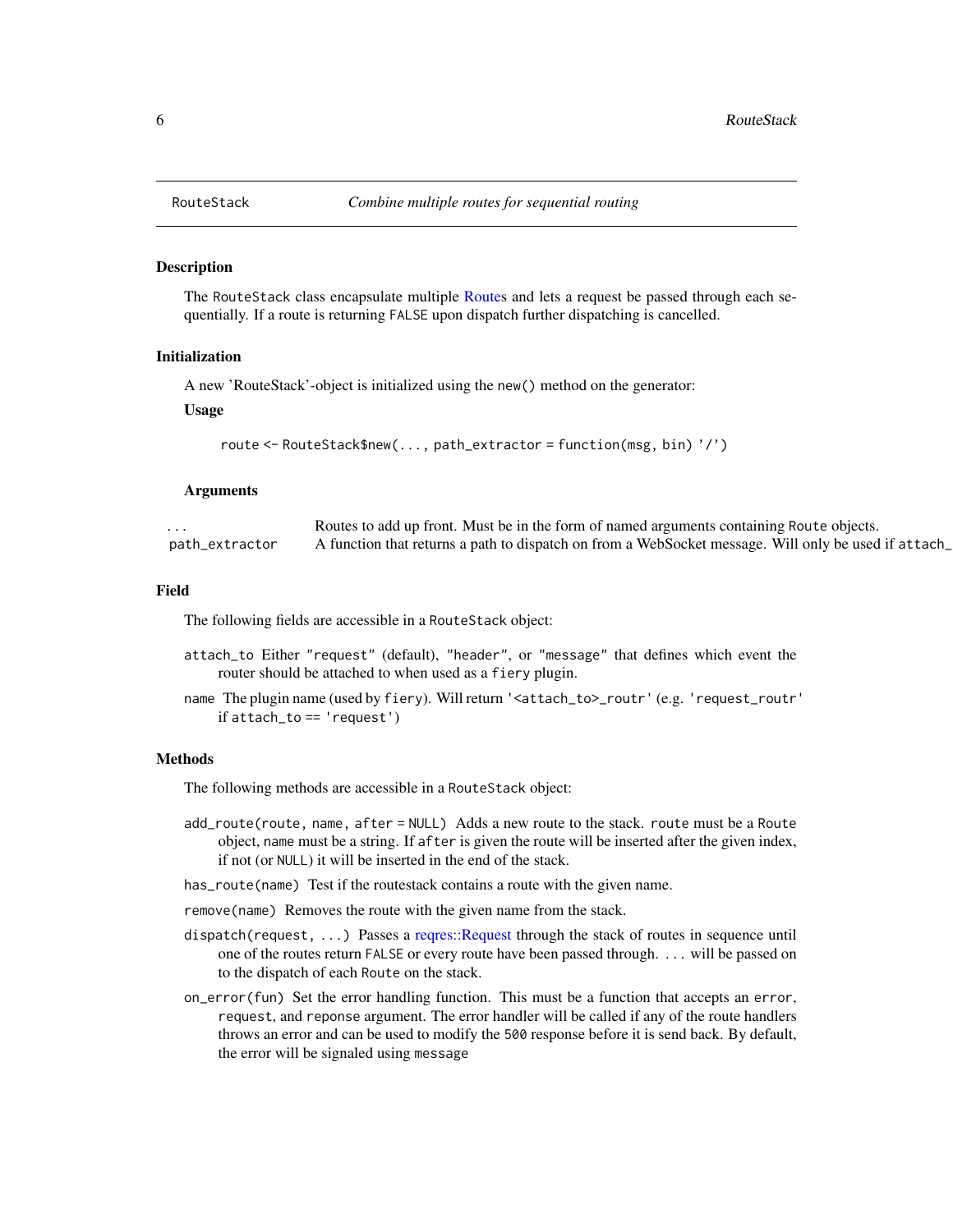#### <span id="page-6-0"></span>RouteStack 7

on\_attach(app, on\_error = NULL,  $\ldots$ ) Method for use by fiery when attached as a plugin. Should not be called directly.

#### Fiery plugin

A RouteStack object is a valid fiery plugin and can thus be passed in to the attach() method of a Fire object. When used as a fiery plugin it is important to be concious for what event it is attached to. By default it will be attached to the request event and thus be used to handle HTTP request messaging. An alternative is to attach it to the header event that is fired when all headers have been recieved but before the body is. This allows you to short-circuit request handling and e.g. reject requests above a certain size. When the router is attached to the header event any handler returning FALSE will signal that further handling of the request should be stopped and the response in its current form should be returned without fetching the request body.

One last possibility is to attach it to the message event and thus use it to handle WebSocket messages. This use case is a bit different from that of request and header. As routr uses Request objects as a vessel between routes and WebSocket messages are not HTTP requests, some modification is needed. The way routr achieves this is be modifying the HTTP request that established the WebSocket connection and send this through the routes. Using the path\_extractor function provided in the RouteStack constructor it will extract a path to dispatch on and assign it to the request. Furthermore it assigns the message to the body of the request and sets the Content-Type header based on whether the message is binary application/octet-stream or not text/plain. As Web-Socket communication is asynchronous the response is ignored when attached to the message event. If communication should be send back, use server\$send() inside the handler(s).

How a RouteStack is attached is defined by the attach\_to field which must be either 'request', 'header', or 'message'.

When attaching the RouteStack it is possible to modify how errors are handled, using the on\_error argument, which will change the error handler set on the RouteStack. By default the error handler will be changed to using the fiery logging system if the Fire object supports it.

#### See Also

[Route](#page-3-1) for defining single routes

```
# Create a new stack
routes <- RouteStack$new()
# Populate it wih routes
first <- Route$new()
first$add_handler('all', '*', function(request, response, keys, ...) {
 message('This will always get called first')
 TRUE
})
second <- Route$new()
second$add_handler('get', '/demo/', function(request, response, keys, ...) {
 message('This will get called next if the request asks for /demo/')
 TRUE
})
```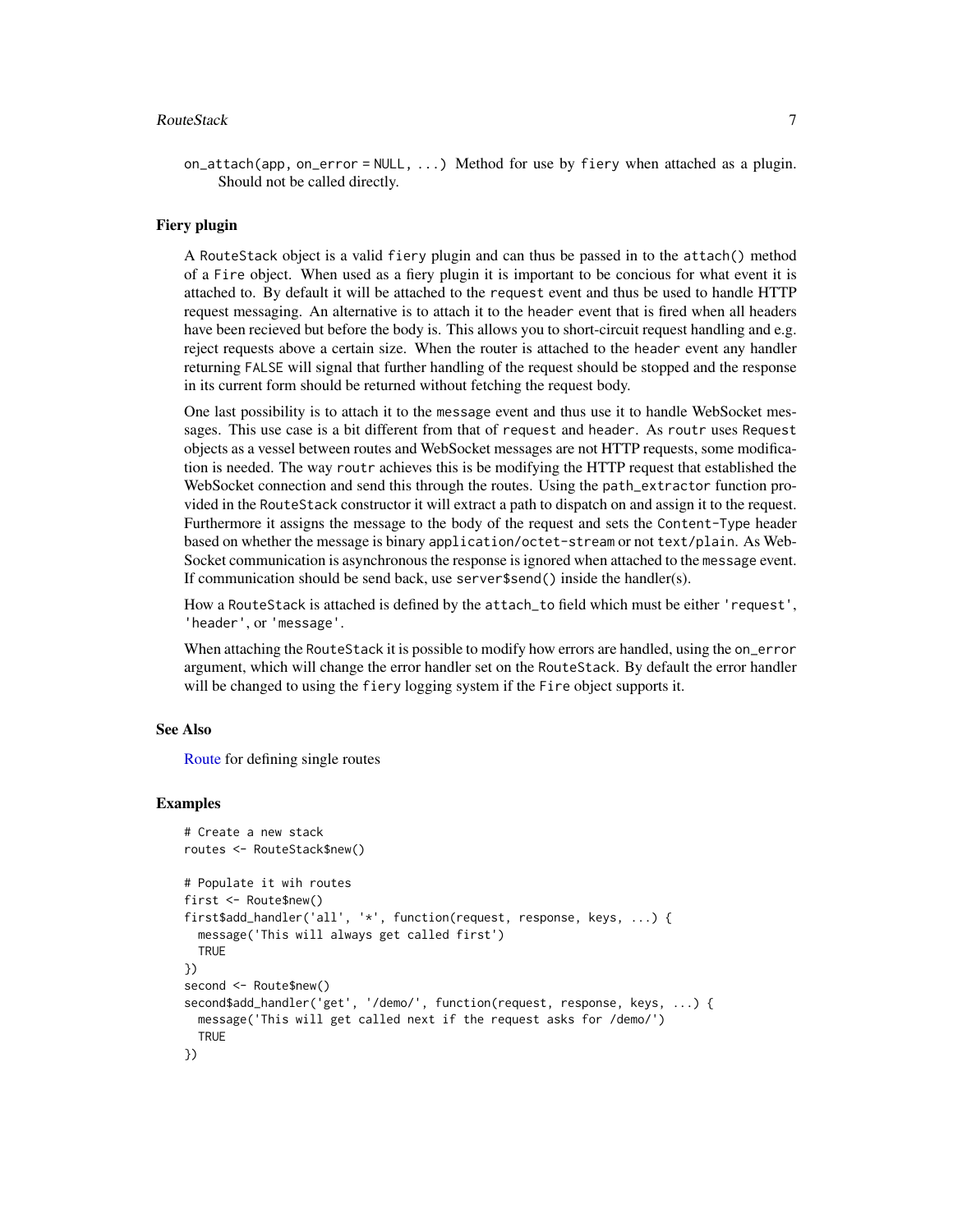```
routes$add_route(first, 'first')
routes$add_route(second, 'second')
# Send a request through
rook <- fiery::fake_request('http://example.com/demo/', method = 'get')
req <- reqres::Request$new(rook)
routes$dispatch(req)
```
<span id="page-7-1"></span>sizelimit\_route *Limit the size of requests*

#### **Description**

This route is meant for being called prior to retrieving of the request body. It inspects the Content-Length header and determines if the request should be allowed to proceed. The limit can be made variable by supplying a function to the limit argument returning a numeric. If the Content-Length header is missing and the limit is not Inf the response will be set to 411 -Length Required, If the header exists but exceeds the limit the response will be set to 413 -Request Entity Too Large. Otherwise the route will return TRUE and leave the response unchanged.

#### Usage

sizelimit\_route(limit =  $5 * 1024^2$ )

#### **Arguments**

limit Either a numeric or a function returning a numeric when called with the request

#### Value

TRUE if the request are allowed to proceed, or FALSE if it should be terminated

## See Also

Other Route constructors: [ressource\\_route](#page-1-1)

```
limit_route <- sizelimit_route() # Default 5Mb limit
rook <- fiery::fake_request('http://www.example.com', 'post',
                            headers = list(Content_length = 30*1024^2))req <- reqres::Request$new(rook)
limit_route$dispatch(req)
req$respond()
```
<span id="page-7-0"></span>